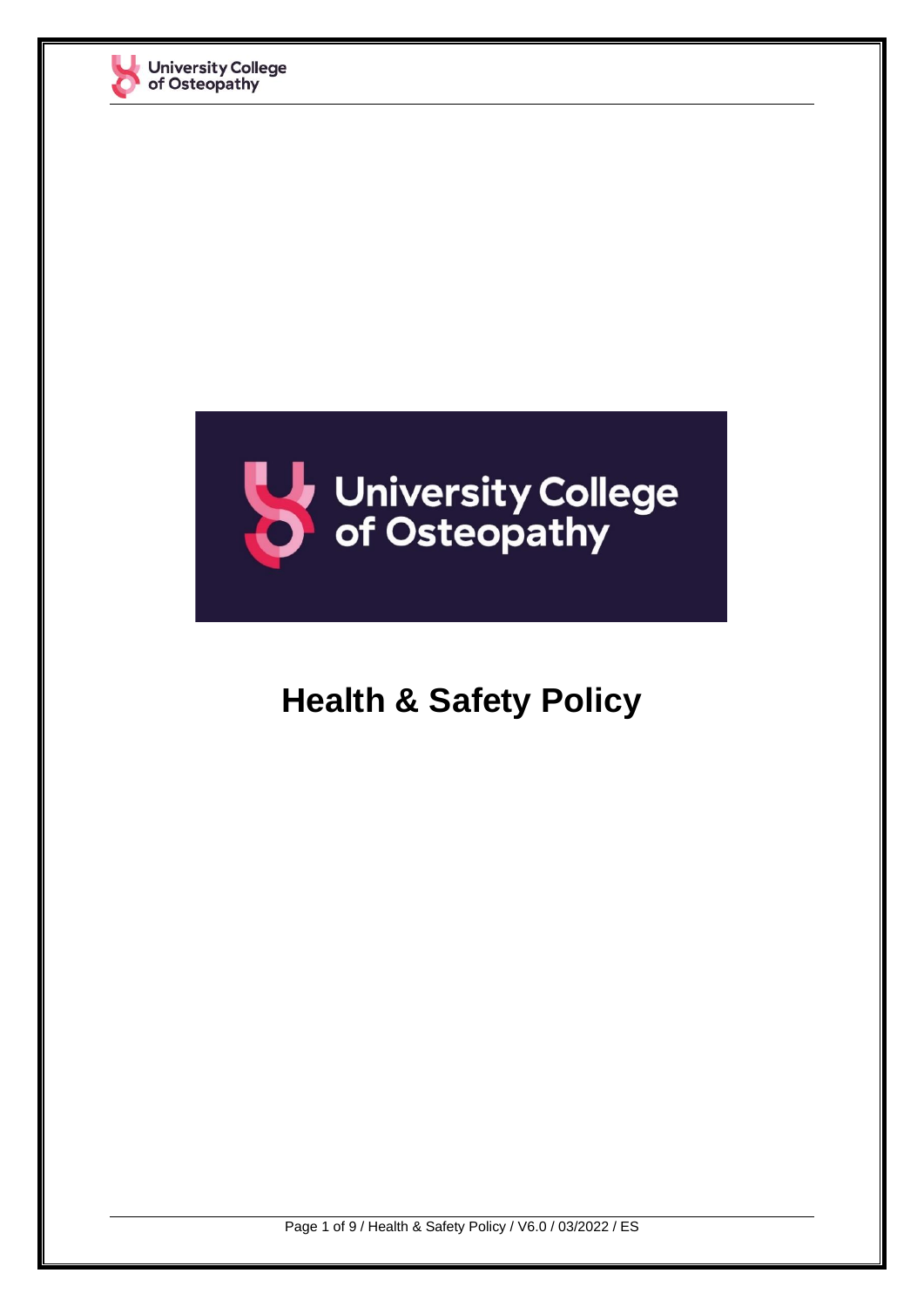

| <b>Core Documentation Cover Page</b> |                                                                    |                                                                                                                                                                                               |                                                        |                                                                                                         |                                                                 |  |  |  |  |
|--------------------------------------|--------------------------------------------------------------------|-----------------------------------------------------------------------------------------------------------------------------------------------------------------------------------------------|--------------------------------------------------------|---------------------------------------------------------------------------------------------------------|-----------------------------------------------------------------|--|--|--|--|
| <b>Health &amp; Safety Policy</b>    |                                                                    |                                                                                                                                                                                               |                                                        |                                                                                                         |                                                                 |  |  |  |  |
| <b>Version</b><br>number             | <b>Dates</b><br>produced and<br>approved<br>(include<br>committee) | <b>Reason for</b><br>production/revision                                                                                                                                                      | <b>Author</b>                                          | Location(s)                                                                                             | <b>Proposed next</b><br>review date<br>and approval<br>required |  |  |  |  |
| V1.0                                 | Jun 2010<br>QAEC                                                   | Update to 2009-2010<br>Policy                                                                                                                                                                 | HR.<br>Assistant                                       | All master versions<br>will be held in:<br>J:\0 Quality Team -<br><b>Core Documentation</b><br>Intranet | Jun 2012<br>or in line with<br>legislative<br>changes           |  |  |  |  |
| V1.0                                 | Aug 2012                                                           | <b>Annual Reviews</b><br>No Changes                                                                                                                                                           | H <sub>R</sub><br>Assistant                            | All master versions<br>will be held in:<br>J:\0 Quality Team -<br>Core Documentation<br>Intranet        | Aug 2014<br>or in line with<br>legislative<br>changes           |  |  |  |  |
| V2.0                                 | Oct 2016                                                           | <b>Biennial Review</b><br>Major Change to<br><b>Combine the Student</b><br>and Staff policies.                                                                                                | HR.<br>Manager<br>Estates &<br>Purchasing<br>Manager   | All master versions<br>will be held in:<br>J:\0 Quality Team -<br>Core Documentation<br>Intranet        | Oct 2018<br>or in line with<br>legislative<br>changes           |  |  |  |  |
| V3.0                                 | Jul 2017<br><b>PRAG Chair</b>                                      | Administrative<br>Amendments to<br>update institution<br>name change from<br>British School of<br>Osteopathy to<br>University College of<br>Osteopathy and to<br>update Staff Role<br>Titles. | <b>HR</b><br>Manager<br>&<br>Head of<br><b>Estates</b> | All master versions<br>will be held in:<br>J:\0 Quality Team -<br><b>Core Documentation</b><br>Intranet | Oct 2018<br>or in line with<br>legislative<br>change            |  |  |  |  |
| V4.0                                 | May 2018<br><b>PRAG Chair</b>                                      | Administrative<br>Amendments to<br>reflect title changes<br>(i.e. from Principal to<br>Vice-Chancellor, etc.)                                                                                 | <b>HR</b><br>Manager<br>&<br>Head of<br><b>Estates</b> | All master versions<br>will be held in:<br>J:\0 Quality Team -<br><b>Core Documentation</b><br>Intranet | Oct 2018<br>or in line with<br>legislative<br>change            |  |  |  |  |
| V <sub>5.0</sub>                     | Sep 2018<br>Head of<br><b>Estates</b>                              | Administrative<br>Amendments to<br>reflect title changes<br>and change of<br>secretary                                                                                                        | <b>HR</b><br>Manager<br>&<br>Head of<br><b>Estates</b> | All master versions<br>will be held in:<br>J:\0 Quality Team -<br><b>Core Documentation</b><br>Website  | Sep 2020<br>or in line with<br>legislative<br>change            |  |  |  |  |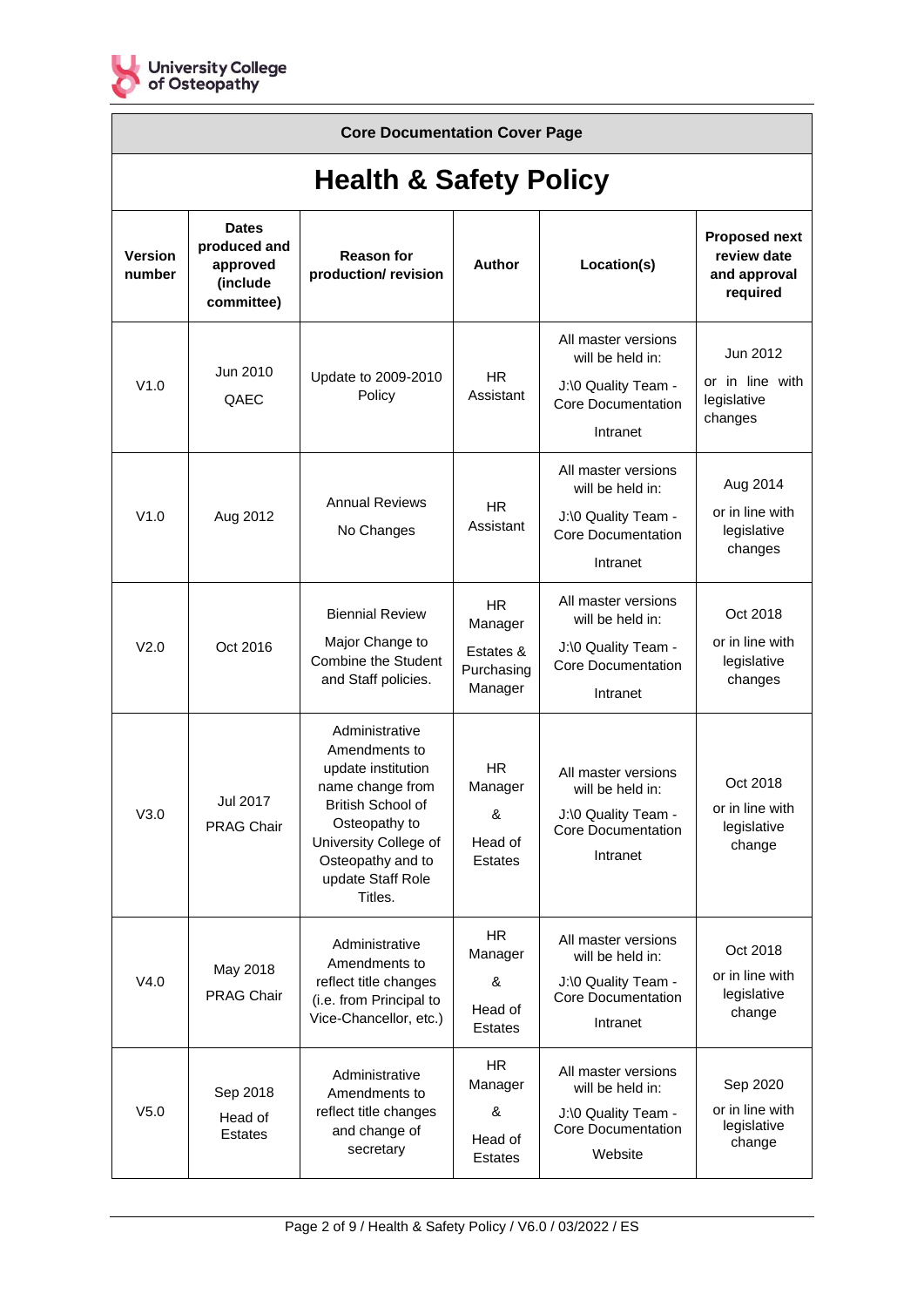

| V6.0                                                                                                                    | March 2022<br><b>PRAG Chair</b> | <b>Scheduled Review</b><br>Administrative<br>Amendments to<br>update staff role titles<br>and responsibilities. | Head of<br>Estates | All master versions<br>will be held in:<br>J:\0 Quality Team -<br>Core Documentation<br>Website | March 2024<br>or in line with<br>legislative<br>change |  |  |  |  |
|-------------------------------------------------------------------------------------------------------------------------|---------------------------------|-----------------------------------------------------------------------------------------------------------------|--------------------|-------------------------------------------------------------------------------------------------|--------------------------------------------------------|--|--|--|--|
| <b>Equality Impact</b>                                                                                                  |                                 |                                                                                                                 |                    |                                                                                                 |                                                        |  |  |  |  |
| Positive equality impact (i.e. the policy/procedure/guideline significantly reduces inequalities)                       |                                 |                                                                                                                 |                    |                                                                                                 |                                                        |  |  |  |  |
| Neutral equality impact (i.e. no significant effect)                                                                    |                                 |                                                                                                                 |                    |                                                                                                 |                                                        |  |  |  |  |
| Negative equality impact (i.e. increasing inequalities)                                                                 |                                 |                                                                                                                 |                    |                                                                                                 |                                                        |  |  |  |  |
| If you have any feedback or suggestions for enhancing this<br>policy, please email your comments to: quality @uco.ac.uk |                                 |                                                                                                                 |                    |                                                                                                 |                                                        |  |  |  |  |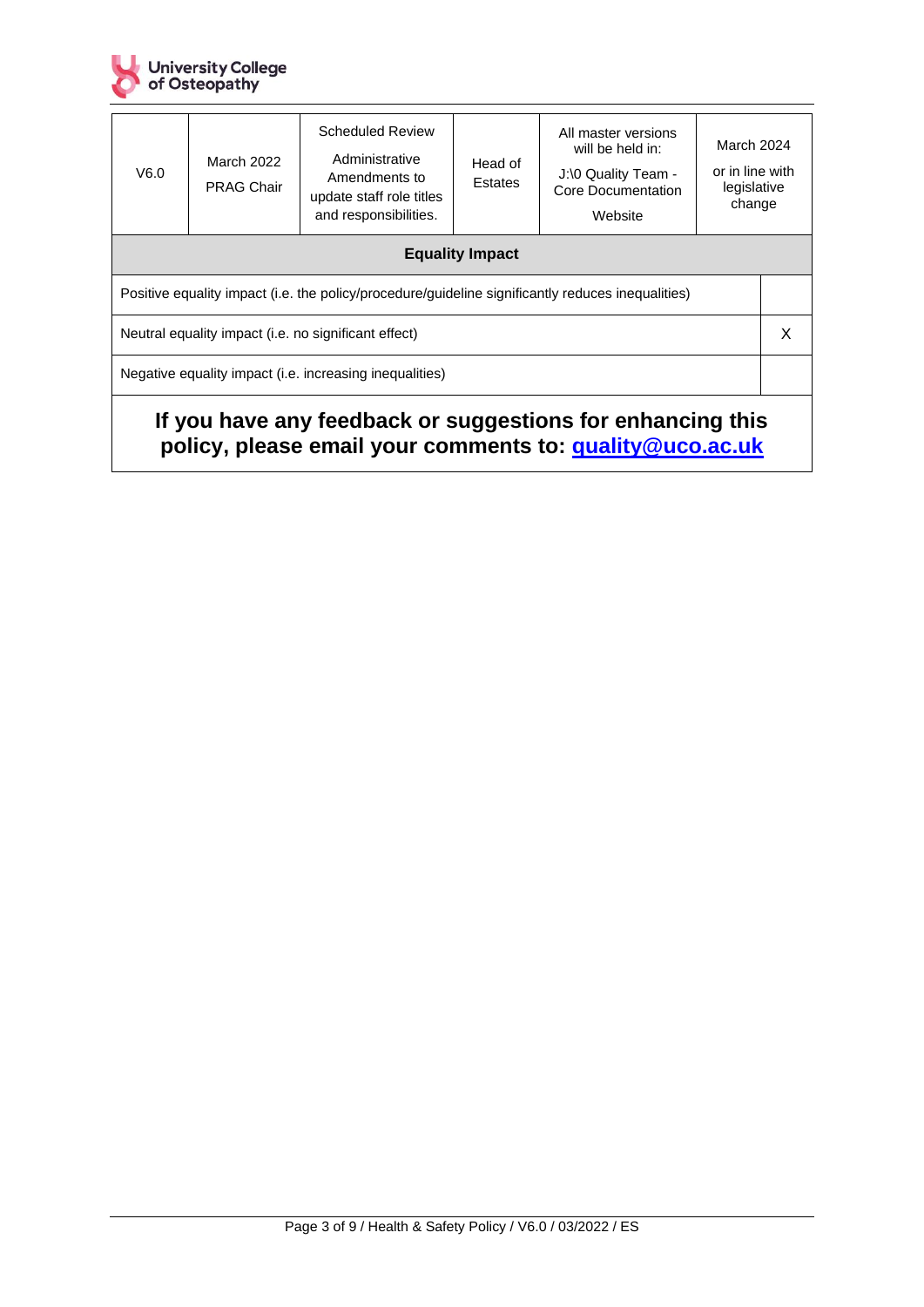

## **Health & Safety Policy**

### **CONTENTS**

| 2.  |  |
|-----|--|
| 3.  |  |
| 4.  |  |
|     |  |
| 6.  |  |
|     |  |
| 8.  |  |
| 9.  |  |
| 10. |  |
| 11. |  |
| 12. |  |
| 13. |  |
| 14. |  |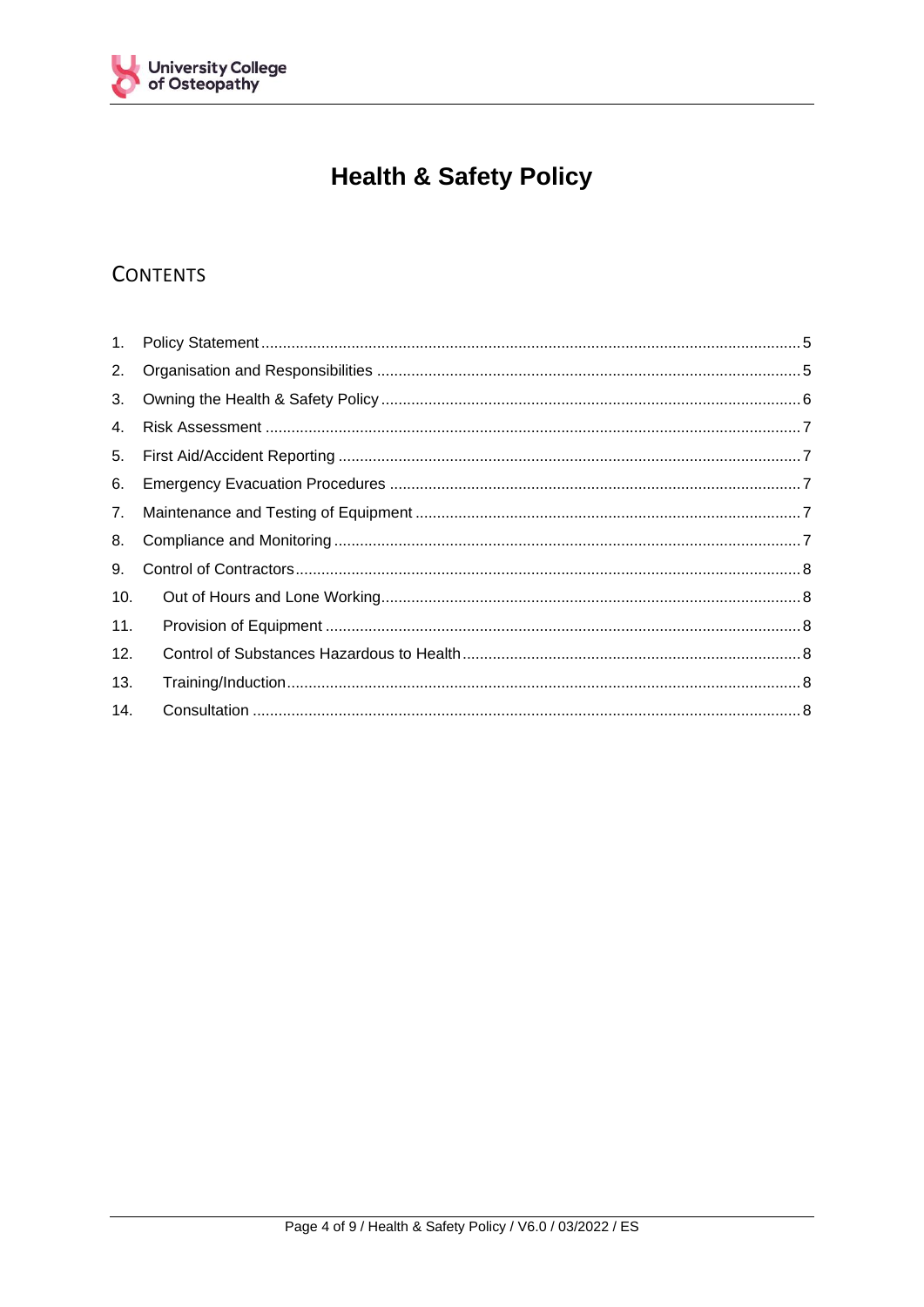### <span id="page-4-0"></span>1. POLICY STATEMENT

- 1.1 The University College of Osteopathy (UCO) recognises and accepts its responsibilities under the Health and Safety at Work Act 1974 (HASAWA) and is committed to ensuring the health, safety and welfare of its staff, students, patients and visitors.
- 1.2 The UCO will take all reasonable and practical steps to ensure the highest levels of health and safety are achieved through all of its activities and across all of its sites.
- 1.3 The UCO is committed to safeguarding all staff, students, patients and visitors and maintaining the buildings in a safe condition without risk to health or safety and to providing safe systems of work.
- 1.4 The UCO is committed to providing relevant training and support to all staff and students and to ensuring the relevant information is available to all building users.
- 1.5 The UCO will ensure all health and safety resources and facilities are provided in order to enable the requirements of this policy.
- 1.6 The UCO's Public Interest Disclosure Policy and Procedure is in place to ensure that individuals who report concerns about an actual or potential risk to health and safety, fraud or other illegal or unethical conduct are protected. The UCO's Public Interest Disclosure Policy and Procedure can be found on the intranet and should be followed in these circumstances.

#### <span id="page-4-1"></span>2. ORGANISATION AND RESPONSIBILITIES

- 2.1 The Board of Directors has overall responsibility for health and safety at the UCO although ensuring it is managed appropriately is delegated to the Vice-Chancellor. The Board receives annual health and safety reports from the Senior Management Team and summary committee minutes and is informed of any major health and safety concerns or reportable incidents.
- 2.2 The Vice-Chancellor is responsible for ensuring the policy is implemented correctly and the UCO meets the requirements of the Health and Safety Executive (HSE). The Vice-Chancellor acts as the Responsible Person in respect to health and safety legislation. The operational aspects of the health and safety function are delegated to the HR Officer with responsibility for the health and safety of the estate and facilities delegated to the Head of Estates. The Vice-Chancellor is chair of the Health and Safety Committee.
- 2.3 The HR Officer has overall responsibility for the operational aspects of health and safety with particular responsibility for the following areas:
	- a) All health and safety training including staff induction.
	- b) First aid including maintaining the accident book, first aid boxes and training.
	- c) Fire wardens.
	- d) Risk assessment process including work station assessment and maternity risk assessments.
	- e) Annual health and safety inspections.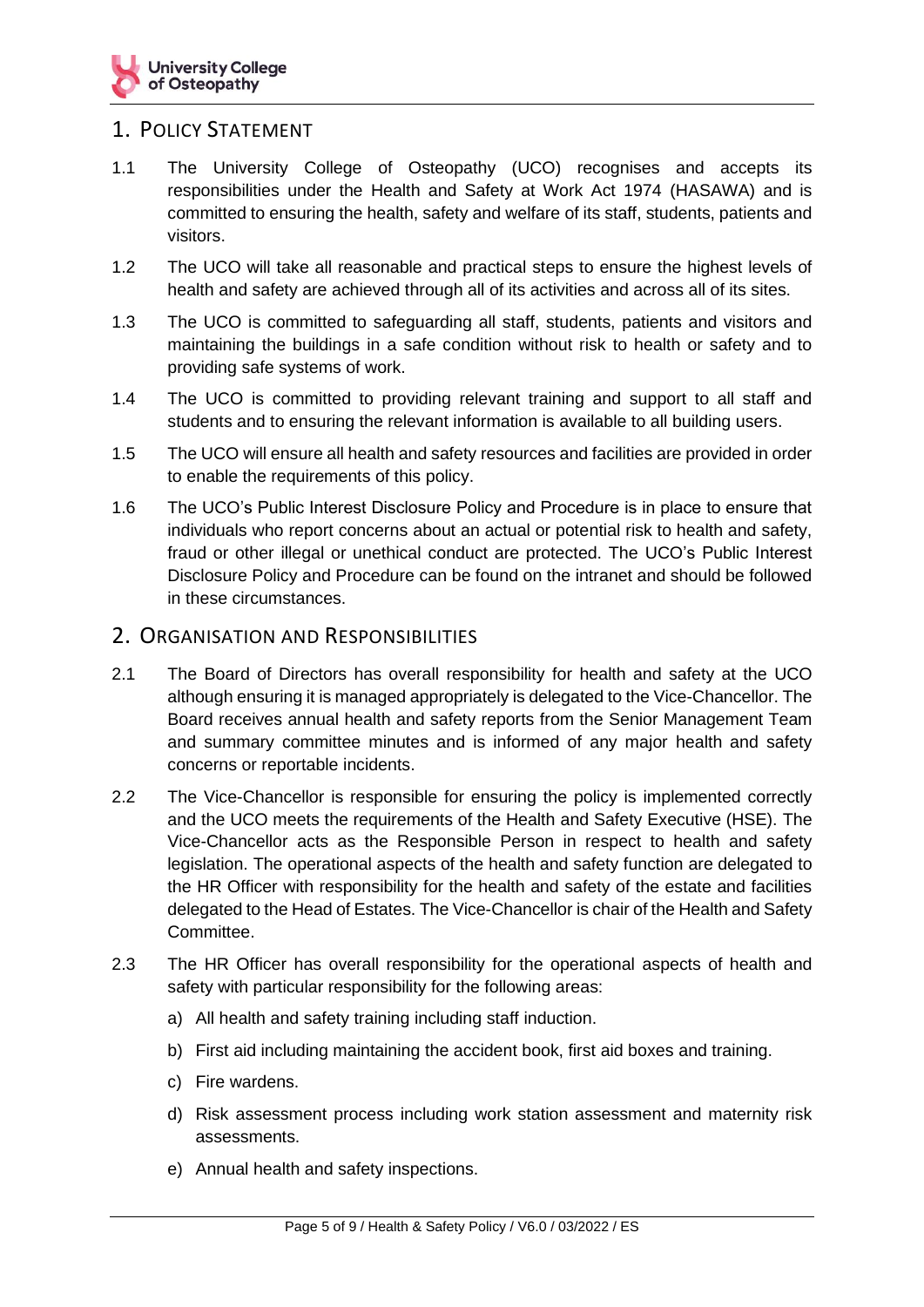- f) Ensuring sufficient resources are available to meet the health and safety requirements of staff and students.
- g) Reporting of any relevant incidents under the Reporting of Injuries, Diseases and Dangerous Occurrences Regulations 2013 (RIDDOR).
- h) Ensure risk assessments related to building users are completed by the relevant manager and kept on file
- i) Ensuring legislative requirements relating to the Health & Safety areas covered in points 2.3.a) – 2.3.h) are met or exceeded.

### <span id="page-5-0"></span>3. OWNING THE HEALTH & SAFETY POLICY

- 3.1 The Head of Estates is the secretary of the Health and Safety Committee and has responsibility for the physical health and safety aspects of the buildings with particular responsibility for the following:
	- a) Owning the Health & Safety Policy.
	- b) Ensuring the building and facilities are well maintained and pose no risk to health and safety.
	- c) Ensuring sufficient fire systems are in place and maintained regularly.
	- d) Arranging annual fire drills at the Borough High Street site.
	- e) Ensuring all building related legislative requirements are met or exceeded.
	- f) Ensuring Fire Risk Assessments and building risk assessments are carried out and updated regularly actioning any changes.
	- g) Owning the Legionella Policy and Evacuation Procedures.
	- h) To ensure building related risk assessments are completed by the relevant manager within specified deadlines and kept on file.
	- i) Managing external contractors and ensuring they follow the requirements of the Control of Contractors Policy.
	- j) Ensuring legislative requirements relating to the Health & Safety areas covered in points 2.4.a) – 2.4.i) are met or exceeded.
- 3.2 The Deputy Vice-Chancellor (Research) is responsible for the health and safety of room hire and CPD courses which are generally held out of hours. This includes ensuring health and safety procedures are followed by these groups and that room hirers have the appropriate insurances.
- 3.3 The Facilities Supervisor is responsible for the following:
	- a) weekly fire alarm tests at the Borough High Street site.
	- b) weekly checks of fire escapes at both buildings.
	- c) legionella testing.
	- d) Portable Appliance testing.
- 3.4 The Managing Agent for the clinical site arranges the annual fire drill and weekly fire tests.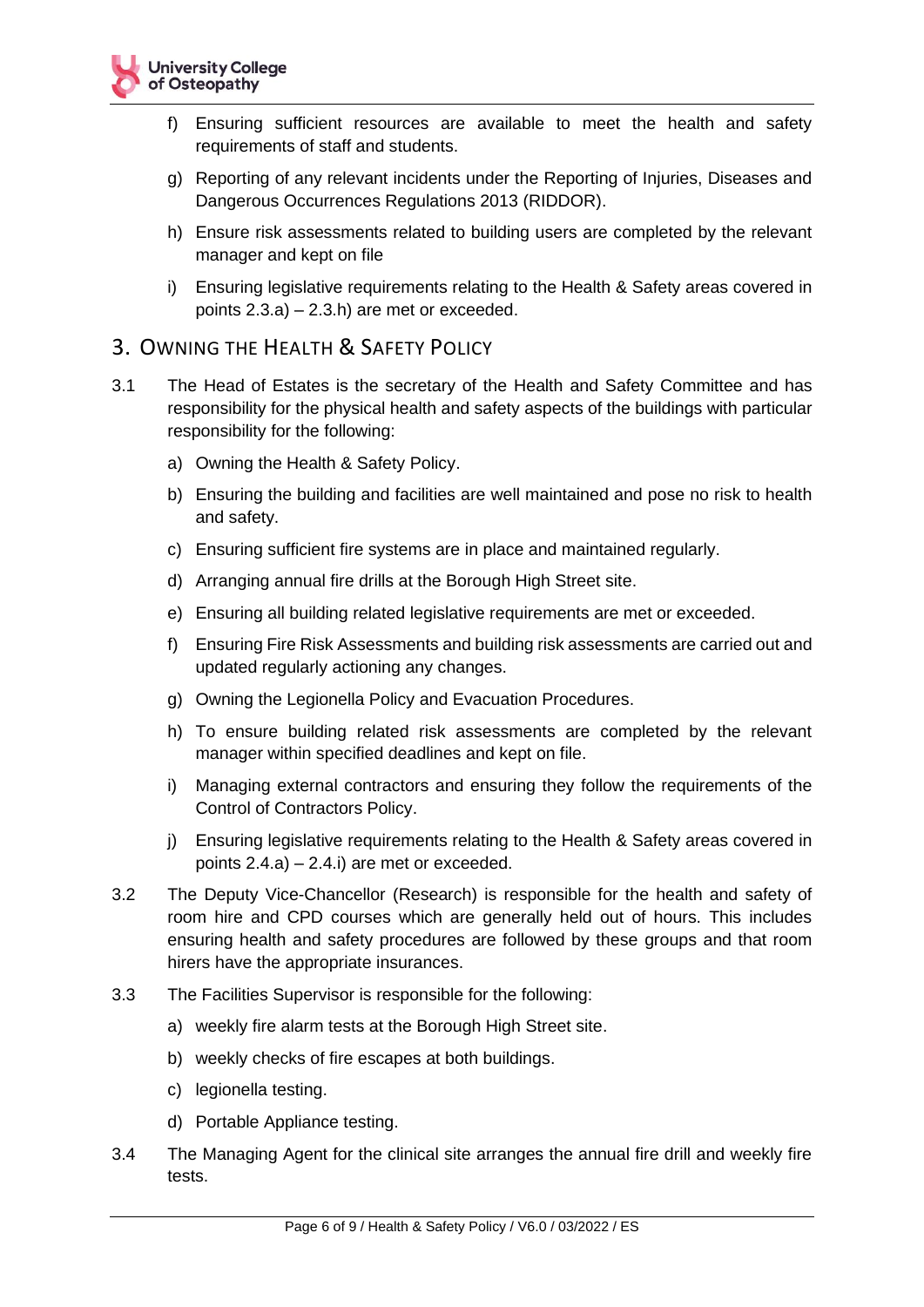- 3.5 All line Managers/Area Managers are responsible for completing risk assessments for projects/activities/employees that fall within their area. Guidance is available from the HR Officer or Head of Estates.
- 3.6 The Health and Safety Committee (HSC) reports to the Senior Management Team (SMT) and through them to the Board of Directors. The committee monitors the performance of health and safety at the UCO and makes recommendations for improvements.
- 3.7 All staff, students, visitors and patients have responsibility for their own health and safety whilst on the UCO's premises. They have a duty to ensure they are aware of the location of the fire escapes and assembly points. They should not carry out any action which could risk the safety of themselves or others. All building users have a responsibility under the HASAWA to report any health and safety issue immediately.

#### <span id="page-6-0"></span>4. RISK ASSESSMENT

- 4.1 All projects and activities that take place within the UCO are subject to risk assessment. Risk assessment considers the likelihood and potential severity of harm being caused as a consequence of the hazard and the measures the UCO has in place to reduce and control the risk.
- 4.2 Line managers or area managers are responsible for assessing the risk of tasks which fall into their area of responsibility. Guidance on completing the risk assessment is available from the HR Officer or Head of Estates.
- 4.3 Building specific Fire Risk Assessments and general building risk assessments are updated annually.

### <span id="page-6-1"></span>5. FIRST AID/ACCIDENT REPORTING

5.1 All accidents or incidents which take place on the UCO's premises must be reported in the accident book. This is kept at reception at both sites and is monitored by the HR team.

### <span id="page-6-2"></span>6. EMERGENCY EVACUATION PROCEDURES

6.1 The UCO has Emergency Evacuation Procedures which should be followed in the event of a fire or other emergency. The procedures, which are reviewed biennially, are published on the UCO website.

### <span id="page-6-3"></span>7. MAINTENANCE AND TESTING OF EQUIPMENT

- 7.1 A Planned Preventative Maintenance programme is in place to ensure all equipment is maintained regularly and meets all legislative requirements.
- 7.2 Portable appliances are tested on a 3-yearly cycle by the Facilities Supervisor. The 5 yearly Electrical Installation Condition Report is carried out by a qualified contractor.

### <span id="page-6-4"></span>8. COMPLIANCE AND MONITORING

8.1 The Health and Safety committee members will be responsible for monitoring and reviewing compliance with Health and Safety matters, including inspection reports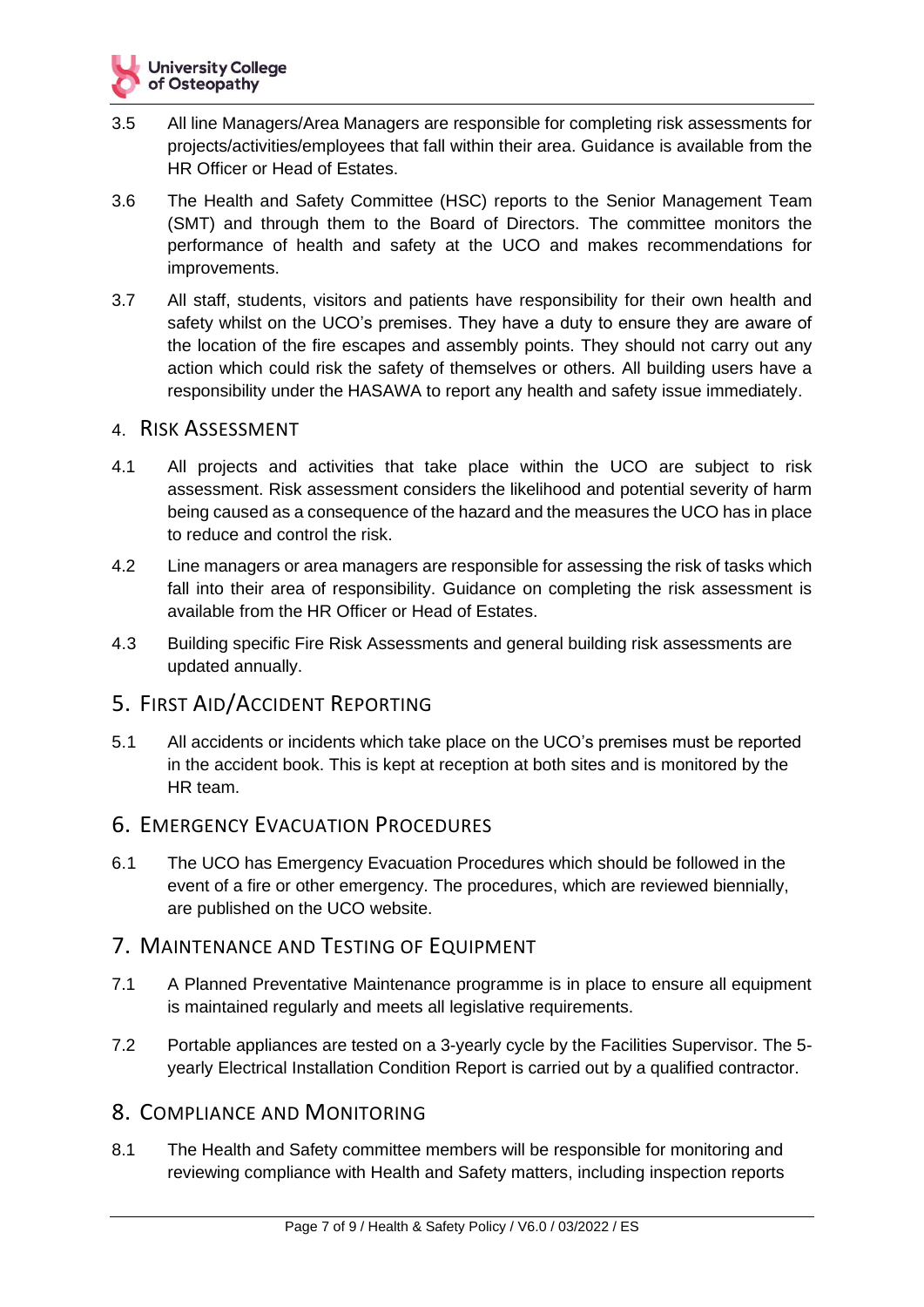

and actions and for ensuring that the procedures are kept up to date and managed in line with current legislation and best practice.

### <span id="page-7-0"></span>9. CONTROL OF CONTRACTORS

9.1 External contractors working on the UCO premises are expected to meet both their own health and safety requirements and those of the UCO. The Control of Contractors Policy is updated biennially and is available on the UCO website.

### <span id="page-7-1"></span>10. OUT OF HOURS AND LONE WORKING

- 10.1 Any work carried out outside of normal working hours is subject to the Out of Hours Policy which updated biennially and is available on the UCO website.
- 10.2 Line managers should make sure their staff are aware of their commitments under the policy and ensure they follow the relevant procedures. Lone working should be agreed with a staff member at the discretion of the line manager.
- <span id="page-7-2"></span>11. PROVISION OF EQUIPMENT
- 11.1 The UCO will provide personal protective equipment (PPE) in circumstances where a risk assessment identifies the requirement for worker protection.
- 11.2 All reasonable steps will be taken to secure the health and safety of employees who work with PPE.
- 11.3 All workers who may be exposed to a risk to their health and safety while at work will be provided with suitable, properly fitting and effective PPE.
- <span id="page-7-3"></span>12. CONTROL OF SUBSTANCES HAZARDOUS TO HEALTH
- 12.1 All substances hazardous to health under the Control of Substances Hazardous to Health Regulations 2002 (COSHH) must be assessed for risk. This is carried out by the Head of Estates and risk assessments kept on file.
- 12.2 Any cleaning materials which fall under the regulations are assessed by the cleaning contractor and copies held on file by the Head of Estates.
- <span id="page-7-4"></span>13. TRAINING/INDUCTION
- 13.1 New staff will receive an HR induction to outline health & safety and evacuation procedures.
- 13.2 Line managers are responsible for providing new staff with specific health and safety information and training relevant to their role.
- <span id="page-7-5"></span>14. CONSULTATION
- 14.1 The UCO has an obligation under the Health and Safety (Consultation with Employees) Regulations 1996 to consult with staff regarding health, safety and welfare.
- 14.2 The Health and Safety Committee is comprised of core members and co-opted staff members. For core members of staff it is a condition of their role to sit on the committee. All other members of staff have the opportunity to stand as co-opted staff